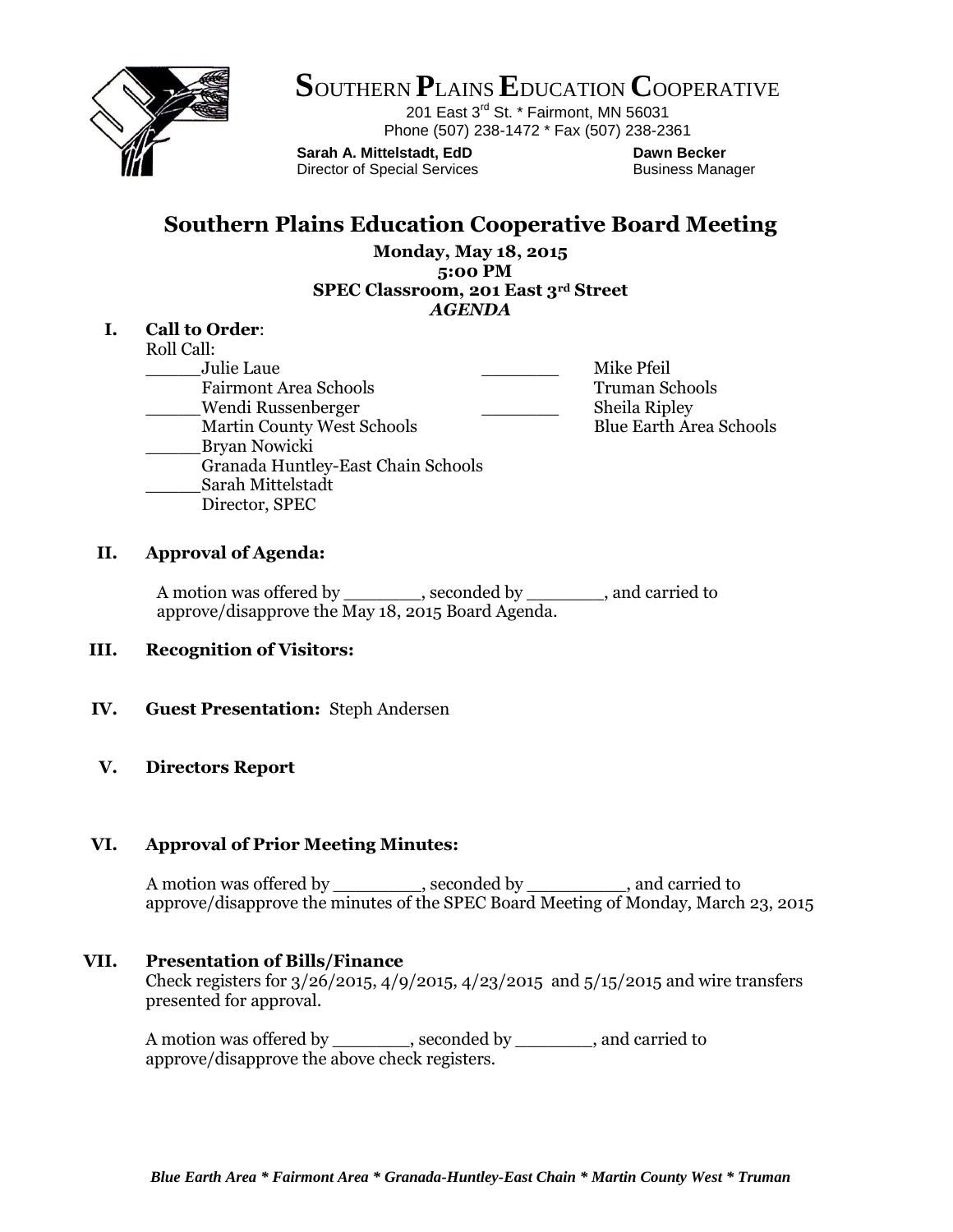# **VIII. Personnel**

### **A. Resignations**

**1.**Melanie Hokanson, Teacher at Fairmont High School, effective June 4, 2015 **2.**Traci Schultz, Paraprofessional at Fairmont Elementary, effective May 1, 2015 **3.**Linda Bulock, Headstart Paraprofessional effective April 14, 2015 **4.**Ann Hofstad, Teacher at Fairmont High School, effective June 4, 2015 **5.**Kristin Jaskulke, Teacher at Bridges, effective end of FY15.

### **B. Hires**

**1.**Spring Oeltjenbruns, Headstart Paraprofessional, effective April 15, 2015 **2.**Nicole Wright, Winnebago Bridges Paraprofessional, effective March 18, 2015 **3.**Matt Nielsen, Workbased Learning Teacher, effective FY16 **4.**Robin Armitage, Teacher at Bridges, effective FY16 **5.**Jennifer Kafka, Teacher at Bridges, effective FY16

## **C. Change in Status**

**1.**Kelly Grupe, decrease to 80% **2.**Steph Andersen, increase to 100%

A motion was offered by example by  $\blacksquare$ , seconded by  $\blacksquare$ , and carried to approve/disapprove the above hiring/resignations.

## **IX. New Business**

## **A. Workload Policy**

A motion was offered by \_\_\_\_\_\_\_, seconded by \_\_\_\_\_\_\_\_ and carried to approve/disapprove the Workload Policy.

### **B. Fairmont FY16 Payroll and Benefits Agreement for Southern Plains**

A motion was offered by \_\_\_\_\_\_\_, seconded by \_\_\_\_\_\_\_ and carried to approve/disapprove Fairmont's Payroll and Benefit Agreement with Southern Plains.

### **C. River Bend Education Agreement**

A motion was offered by \_\_\_\_\_\_\_, seconded by \_\_\_\_\_\_\_ and carried to approve/disapprove the River Bend Education Agreement.

### **D. Lease Agreement with Blue Earth Area Schools for Winnebago Elementary**

A motion was offered by \_\_\_\_\_\_\_, seconded by \_\_\_\_\_\_\_\_ and carried to approve/disapprove the Lease Agreement with Blue Earth Area Schools.

### **E. Southern Plains Education Cooperative FY16 Calendars**

A motion was offered by example by seconded by and carried to approve/disapprove the Southern Plains Education Coop. FY16 Calendars.

### **X. Other**

None

### **XI. Next Meeting:**

Monday, June 22, 2015